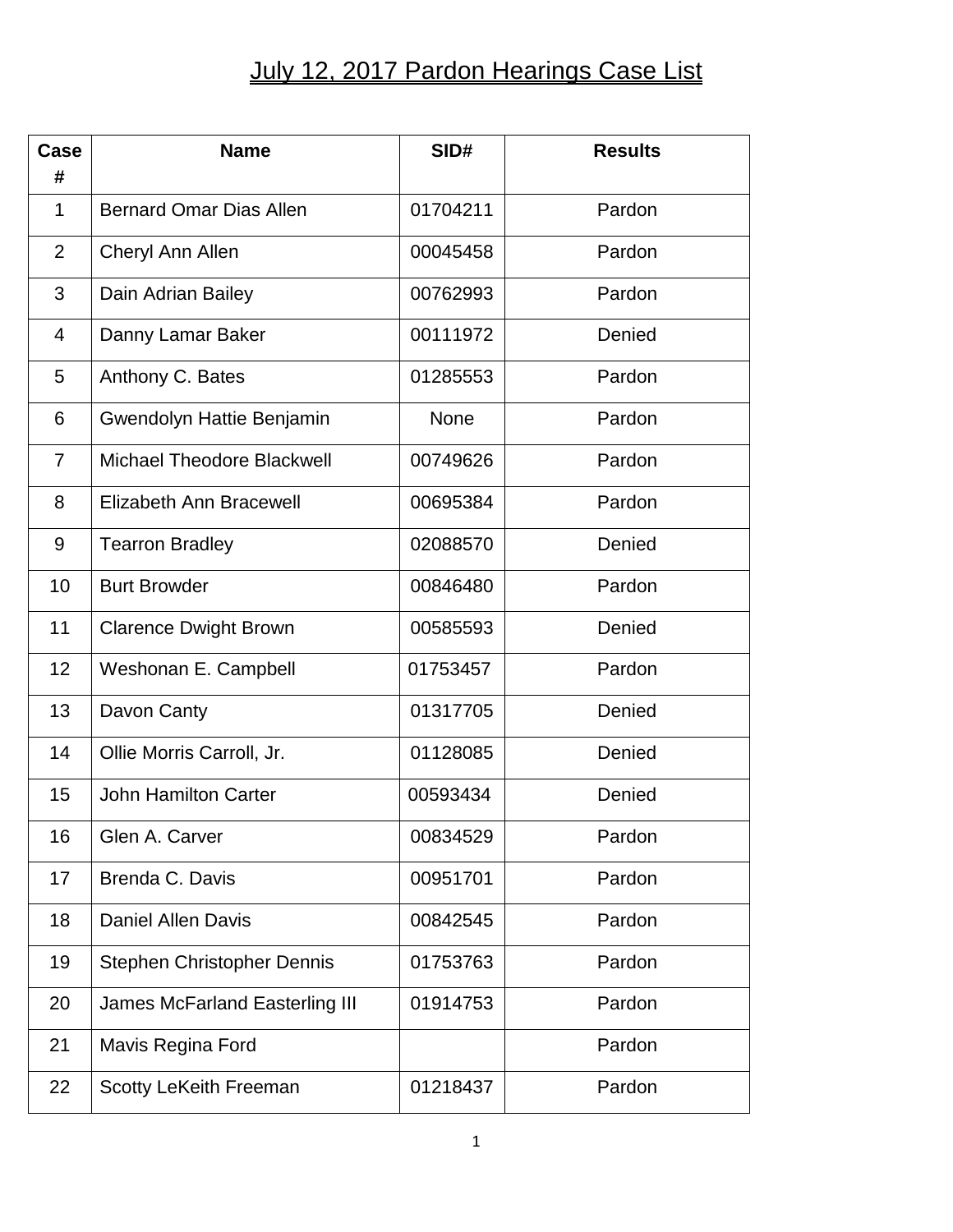## July 12, 2017 Pardon Hearings Case List

| 23 | Asia Gaskins             | 01637994 | Denied |
|----|--------------------------|----------|--------|
| 24 | <b>Bianca Geddie</b>     | 01994484 | Pardon |
| 25 | <b>Paul James Gibson</b> | 01356647 | Pardon |
| 26 | <b>Stanley Gilbert</b>   | 00332249 | Denied |

| 27 | David Andrew Grant, Jr.             | 00533581 | Pardon |
|----|-------------------------------------|----------|--------|
| 28 | Sade Monique Grant                  | 01760119 | Denied |
| 29 | <b>Marcel Griffin</b>               | 02062707 | Denied |
| 30 | <b>Ted William Hall</b>             | 00094733 | Pardon |
| 31 | David Hamilton                      | 01278032 | Pardon |
| 32 | George Edward Harvin                | 01791835 | Denied |
| 33 | Danny Ray Heil                      | 00243523 | Pardon |
| 34 | <b>Shakeem Ahmad Hickmon</b>        | 02146895 | Denied |
| 35 | <b>Billy Joe Hurst</b>              | 00794074 | Pardon |
| 36 | Barbara Ann Johnson                 | 00892430 | Denied |
| 37 | Mark Raymond Kalada                 | 01233678 | Denied |
| 38 | <b>Michael Paul Klix</b>            | 01084080 | Pardon |
| 39 | Steven Peter Leidinger              | None     | Denied |
| 40 | <b>Richard Anthony Lewis</b>        | 01142716 | Pardon |
| 41 | Venus Linnea Lowery                 | 01381527 | Pardon |
| 42 | Miles C. Martinez                   | 01822172 | Pardon |
| 43 | <b>Michael McCall</b>               | 01062375 | Pardon |
| 44 | <b>Terry William McClendon</b>      | 00991516 | Denied |
| 45 | <b>Jonathan Nathanial McCormick</b> | 02048529 | Pardon |